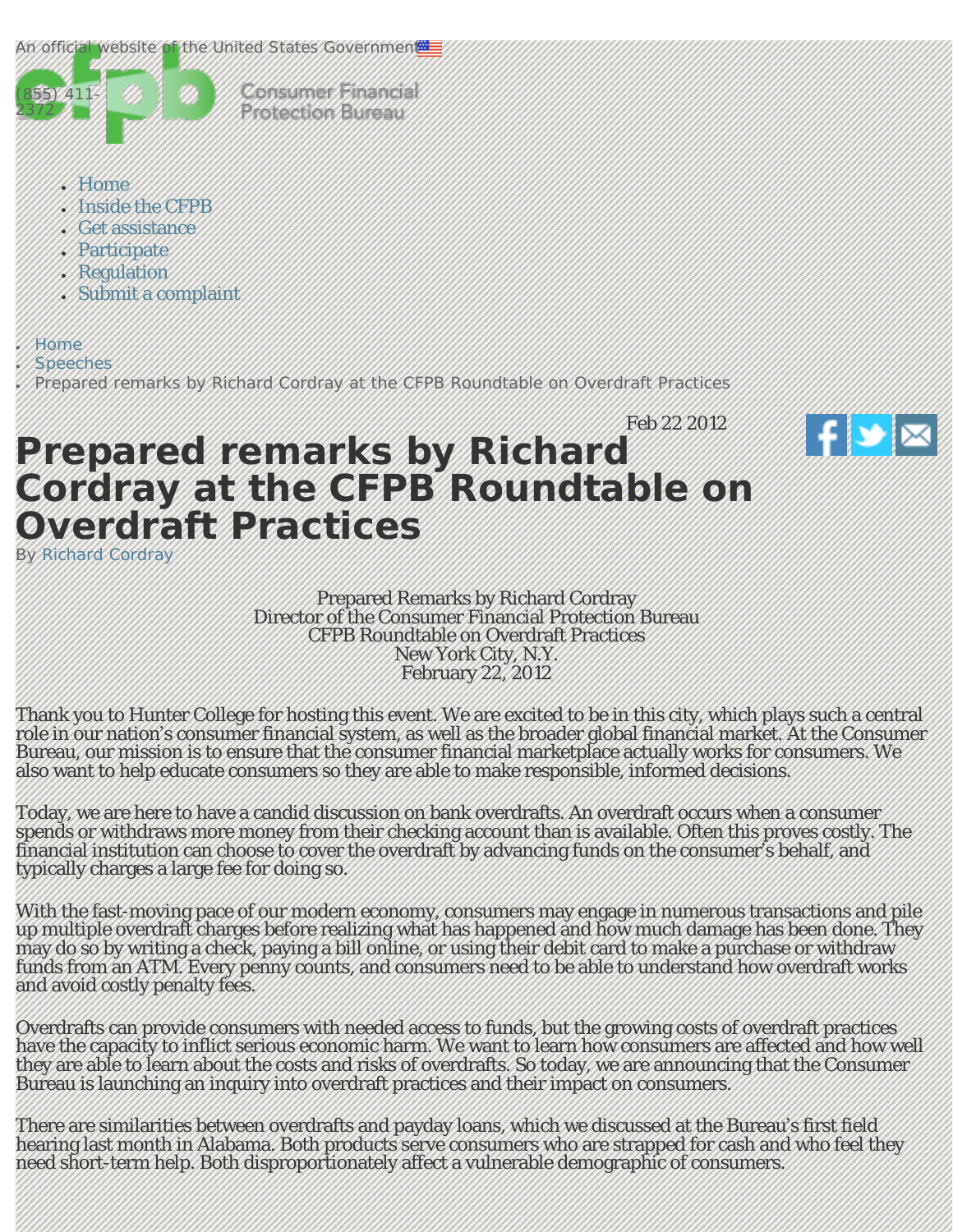Evidence indicates that a small number of checking account customers – just under 10 percent – bear a whopping 84 percent of all overdraft fees. We know that these consumers are largely drawn from the ranks of the low-income. We also know that these charges greatly impact young consumers who are often inexperienced in the banking system. In fact, almost half of account holders who are young adults incur overdraft fees, according to an FDIC study published in 2008. And of those younger customers, 15 percent recorded more than ten overdrafts apiece in a single year.

We are concerned that overdraft practices employed by some banks unnecessarily increase consumer costs by making it difficult to anticipate and avoid fees. One of the practices that may contribute to consumer costs is transaction ordering. Some banks do not process transactions in chronological order. Instead, they collect the transactions from a specified period, such as a calendar day, and then process that set of transactions from the highest amount to the lowest amount. This approach can conceivably benefit consumers if it results in making certain that more significant payments – such as mortgage payments or student loan installments – get made. The down side is that this approach also tends to maximize the number of transactions that trigger overdraft fees.

Because of transaction ordering, along with the vagaries of funds availability and the settlement of various types of debits, consumers may not know when they have reached the limit of their available funds. Therefore, it is easy for them to overdraw their accounts inadvertently. We have heard many stories about the \$40 cup of coffee: a man swipes a debit card at his local coffee shop, and unbeknownst to him, his balance is too low to cover the cost. Rather than the card being declined (with the result that he either pays in cash or goes uncaffeinated), the small transaction is processed – along with a \$35 overdraft fee.

Many of the consumers we heard from did not realize this could happen – despite the opt-in requirement that is supposed to provide them with the means of protecting their own interests. Maybe they did not understand the potential consequences of this term in their checking account agreement. They may have been misled by marketing materials that suggested opting in to overdraft protection was necessary if they wanted to continue to use their debit card. Or maybe they saw one-sided advertising that emphasized the benefits of overdraft while burying information about the costs.

Overdraft provisions are often masked by the fine print of complex checking account agreements. The Bureau recently surveyed the websites of several larger banks to examine whether the information was presented in a manner that would be intuitively informative for their customers. While some banks did provide user-friendly information, many did not. One website required consumers to visit three separate pages and then scroll through fifty pages of dense text – just to obtain all of the pertinent information about account fees. This socalled "disclosure" is virtually the opposite of transparency.

We want to fix these problems, but first we need to learn more about how the overdraft product is working today. To begin, we are publishing a Request for Information (RFI) to seek broad public input on questions about actual consumer experiences and the consequences of different overdraft practices. The information we gather will shape our policy decisions and help us evaluate the impact on consumers and the financial industry.

We are also launching a study using data that a number of the largest banks will be providing to us. We want to understand the effects of prior federal regulations and guidance. We are committed to being a data-driven agency. We want to know the facts and figures about all of this, and more, in order to carry out our role of protecting consumers.

I would note that we have already seen some changes in overdraft policies by the banking industry. Some of these changes resulted from new regulatory requirements. Most significantly, the Federal Reserve adopted a rule two years ago, which prohibits overdraft charges on transactions with debit and ATM cards unless the consumer has affirmatively opted in by signing up for overdraft. Other changes came in response to litigation and still other changes were made voluntarily. Let me say a special thanks to the various consumer groups who have consistently advocated for these changes.

These voluntary changes include extending a cushion of \$5 to \$15 before a consumer is charged an overdraft fee or imposing a limit on the number of overdraft charges that a consumer can accrue in a single day. Some banks allow consumers to decide at an ATM whether to proceed with a transaction that overdraws their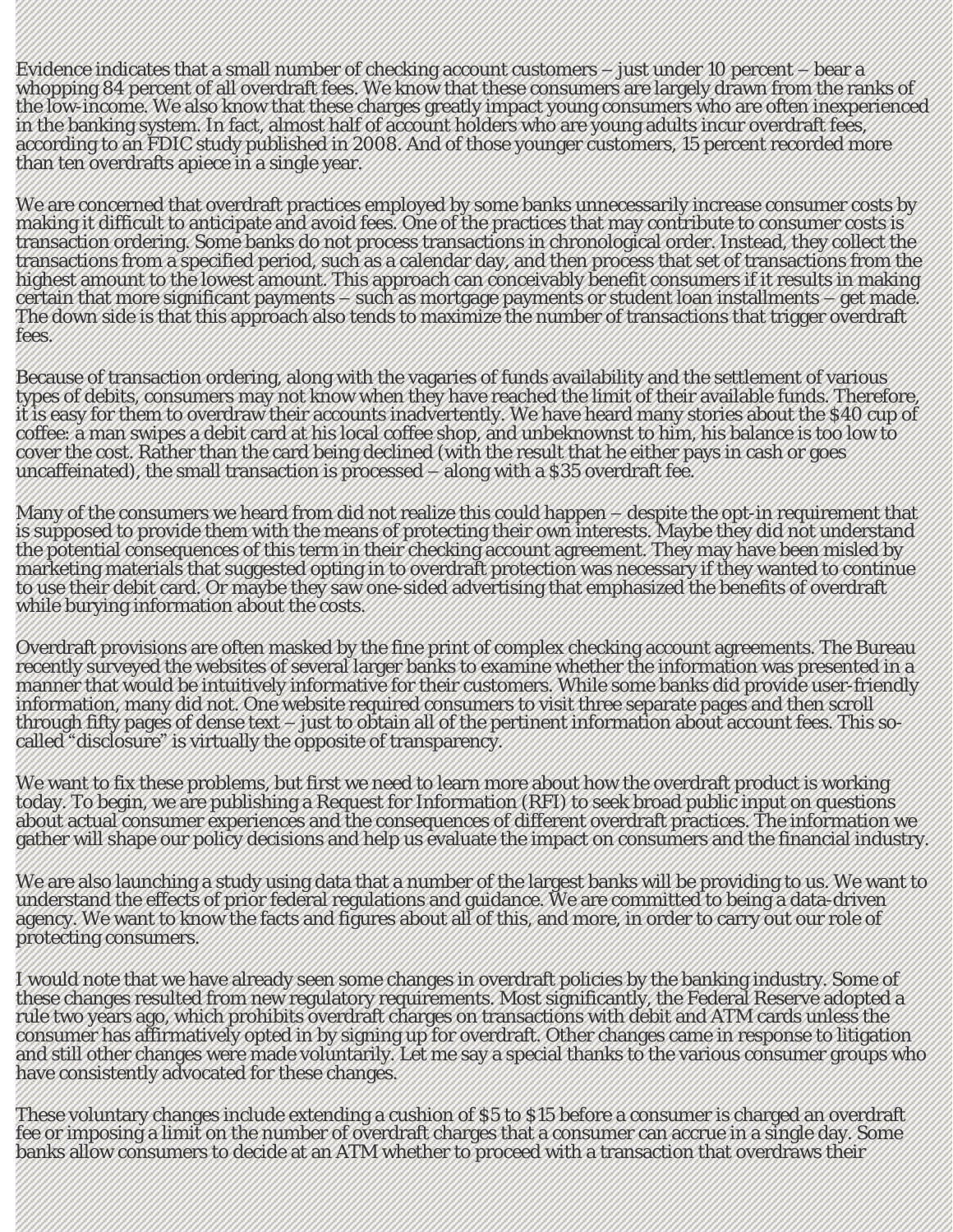account. Other banks now allow a 24-hour grace period for the consumer to repay the overdraft without cost, or send account holders a text message alerting them when their balances have fallen below a certain level.

We applaud and encourage these innovative approaches to improving customer service. But we still have concerns about the risks posed to consumers from overdraft fees and that is why we are launching an inquiry.

This is not a brand-new subject in the consumer financial marketplace. Our inquiry will build on actions taken by other federal banking regulators, including the FDIC, OCC, OTS, and the Federal Reserve, and we will consult and collaborate with them as we undertake to address these issues.

As part of our mission to educate consumers, we are also seeking public feedback on a sample "penalty fee box" that could appear prominently on the checking account statements of consumers who overdraw their accounts. The penalty fee box is an example of a prominent disclosure that highlights how much the consumer overdrew and the amounts of any ensuing fees. And we are launching a "What's your overdraft status?" campaign to let consumers know what steps they can take to avoid overdraft penalty fees in the future.

While we study this market and seek to foster innovative overdraft disclosures, we will also use our supervisory and enforcement authorities to protect consumers. The Bureau plans to take action against financial institutions that exploit consumers with deceptive marketing about opting in to overdraft or other unlawful overdraft practices. It is wrong to confuse consumers deliberately for financial gain. We want to work with the industry to make it easier for consumers to understand the choices they are making, including the costs and risks of overdraft programs.

In order to accomplish these goals and better serve consumers, we need your input. We look forward to a frank and productive discussion, both today and in the future.



## **Inside the CFPB**

- **[About us](http://www.consumerfinance.gov/the-bureau/)**
- **[Jobs](http://www.consumerfinance.gov/jobs/)**
- **[Contact us](http://www.consumerfinance.gov/contact-us/)**
- **[Newsroom](http://www.consumerfinance.gov/newsroom/)**
- **[Reports](http://www.consumerfinance.gov/reports/)**
- **[Budget](http://www.consumerfinance.gov/budget/)**
- **[Blog](http://www.consumerfinance.gov/blog/)**

## **Get Assistance**

- **[Trouble paying your mortgage?](http://www.consumerfinance.gov/mortgagehelp/)**
- **[Check the status of a complaint](https://help.consumerfinance.gov/app/account/complaints/list)**
- **[Student debt repayment assistant](http://www.consumerfinance.gov/students/repay/)**
- **[Protections against credit discrimination](http://www.consumerfinance.gov/fair-lending/)**
- **Information for**
	- ❍ [Older Americans](http://www.consumerfinance.gov/older-americans/)
	- ❍ [Servicemembers and Veterans](http://www.consumerfinance.gov/servicemembers/)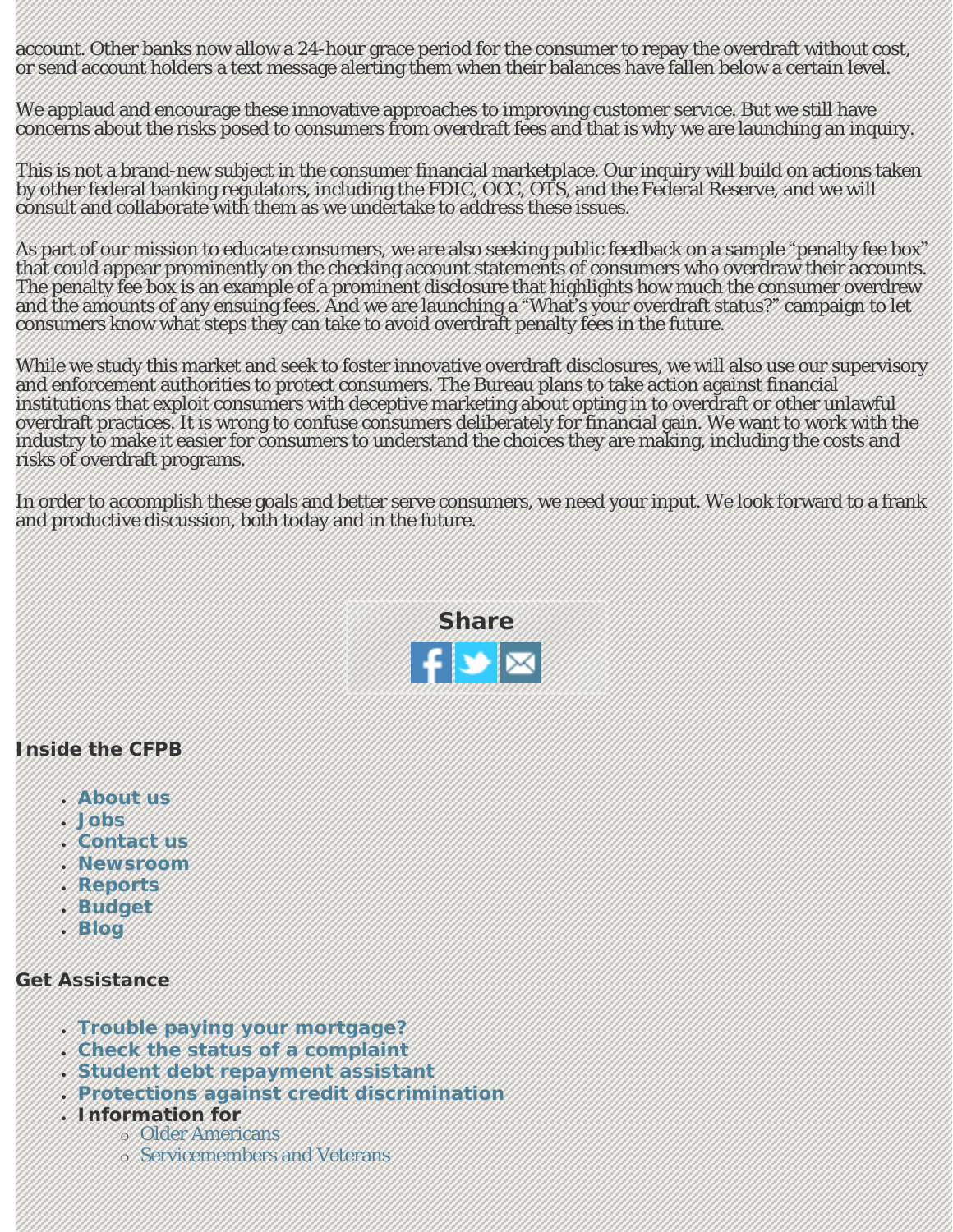#### ❍ [Community Banks & Credit Unions](http://www.consumerfinance.gov/small-financial-services-providers/)

# **Participate**

● **Know Before You Owe**

Making costs and risks clear.

- ❍ [Credit cards](http://www.consumerfinance.gov/credit-cards/knowbeforeyouowe/)
- ❍ [Mortgages](http://www.consumerfinance.gov/knowbeforeyouowe/)
- ❍ [Student loans](http://www.consumerfinance.gov/students/knowbeforeyouowe/)
- **[Tell Your Story](https://help.consumerfinance.gov/app/tellyourstory)**

Help inform how we protect consumers & create a fairer marketplace.

- **[Open government](http://www.consumerfinance.gov/open/)** ❍ [Leadership calendar](http://www.consumerfinance.gov/leadership-calendar/)  $5.501A$
- **[Notice and comment](http://www.consumerfinance.gov/notice-and-comment/)**

Weigh in on current rulemakings.

## **Regulation**

- **[Examination manual](http://www.consumerfinance.gov/guidance/supervision/manual/)**
- **[Guidance](http://www.consumerfinance.gov/guidance/)**
- **[Notice and comment](http://www.consumerfinance.gov/notice-and-comment/)**
- **[Regulations](http://www.consumerfinance.gov/regulations/)**

## **Submit a complaint**

- **[Submit a complaint](http://www.consumerfinance.gov/complaint)**
- **[Check the status of your complaint](https://help.consumerfinance.gov/app/account/complaints/list)**
- **[Tell Your Story](https://help.consumerfinance.gov/app/tellyourstory)**

Tell us your story, good or bad, about your experience with consumer financial products.

● **[Whistleblowers](http://www.consumerfinance.gov/the-cfpb-wants-you-to-blow-the-whistle-on-lawbreakers/)**

Confidentially report any wrongdoing you have observed.